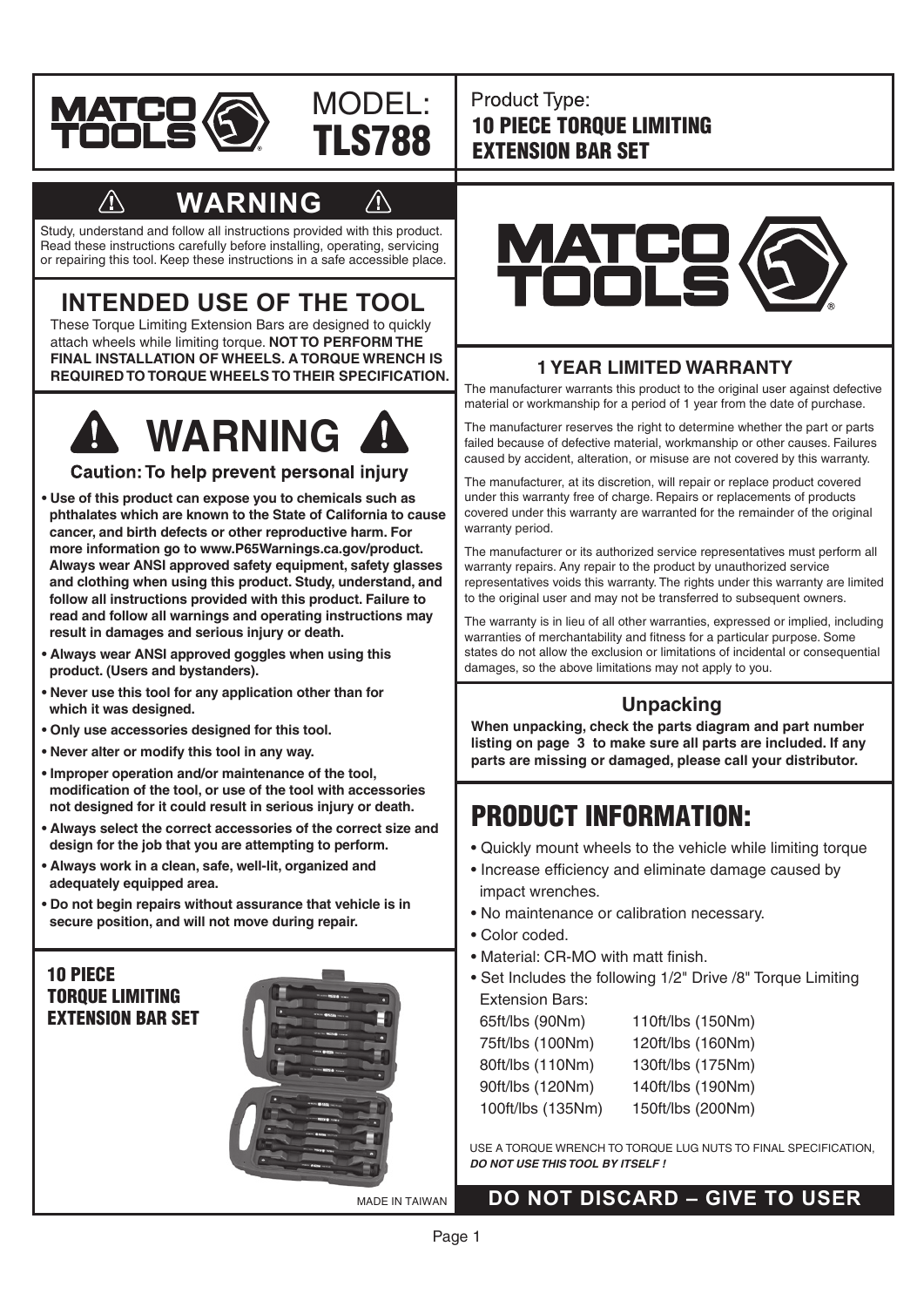



**Tipo de producto:** JUEGO DE EXTENSIONES CON LIMITE DE ENROSCADO DE 10 PIEZA

### **ADVERTENCIA**

Estudie, entienda y siga todas las instrucciones que se proveen con este producto. Lea las instrucciones detenidamente antes de instalar, operar, dar servicio o reparar esta herramienta. Guarde estas instrucciones en un lugar seguro y accesible.

## **EL USO DE LA HERRAMIETA**

Estas barras de extensión limitadoras de torque están diseñadas para Fije rápidamente las ruedas mientras limita el torque. **NO A REALICE LA INSTALACIÓN FINAL DE RUEDAS. UNA LLAVE DE TORQUE ES REQUERIDA PARA PAR RUEDAS A SU ESPECIFICACIÓN.**

# **A ADVERTENCIA A**

#### **Precaución: Para ayudar a evitar lesiones a las personas**

**• El uso de este producto puede exponerlo a sustancias químicas dañinas como los folatos que son conocidos en el estado de California por causar cáncer y defectos de nacimiento u otros daños reproductivos. Para obtener más información, visite www.P65Warnings.ca.gov/product.** 

 **Siempre use equipo de seguridad aprobado por ANSI, gafas de seguridad y ropa cuando use este producto. Estudie, comprenda y siga todas las instruc ciones proporcionadas con este producto. Si no lee y sigue todas las advertencias e instrucciones de funciona miento puede ocasionar daños y lesiones graves o la muerte.**

- **Siempre use guantes del tipo aprobado por la ANSI para trabajar con esta herramienta. (tanto usuarios como espectadores).**
- **• Nunca utilice esta herramienta para cualquier otra cosa que no sean las aplicaciones para lo que fue diseñada.**
- **Sólo utilice los accesorios diseñados para esta herramienta.**
- **No modifique o altere esta herramienta de ninguna manera.**
- **El funcionamiento y/o mantenimiento inadecuado de la herramienta, la modificación, o la utilización de la herramienta con accesorios inadecuados podrían causar lesiones graves o la muerte.**
- **• Siempre usar los correctos accesorios para el trabajo que Ud. está realizando.**
- **•Trabaje siempre en un área limpia, segura, bien iluminada, organizada y equipada adecuadamente.**
- **NUNCA empiece reparaciones sin estar seguro de que el vehículo esté en posición segura y que no se mueva durante la reparación.**





### **GARANTÍA LIMITADA DE UN AÑO**

El fabricante garantiza este producto al usuario original contra defectos de materiales o de mano de obra durante un periodo de un año a partir de la fecha de compra.

El fabricante se reserva el derecho a determinar si una pieza o piezas fallaron debido a material defectuoso, mano de obra, o por otras causas. Esta garantía no cubre fallas causadas por accidentes, alteraciones o uso indebido.

El fabricante, a su entera discreción, reparará o reemplazará los productos cubiertos por esta garantía sin costo alguno. Las reparaciones o reemplazos de productos cubiertos por esta garantía quedan garantizados durante el resto del periodo original de garantía.

El fabricante o sus representantes autorizados de servicio deben llevar a cabo todas las reparaciones de garantía. Toda reparación hecha al producto por representantes de servicio no autorizados invalida la presente garantía. Los derechos que ampara esta garantía están limitados al usuario original y no se pueden transferir a dueños posteriores.

Esta garantía reemplaza a todas las demás garantías expresas o implícitas, incluyendo garantías de comercialización e idoneidad para un propósito particular. Algunos estados no permiten la exclusión o limitaciones de daños incidentales o imprevistos, de manera que las limitaciones mencionadas anteriormente pueden no ser aplicables en su caso.

### **Desempacado**

Cuando desempaque el producto, revise el diagrama y la lista de piezas en página 3 para verificar que se hayan enviado todas las piezas. De perder piezas o tener piezas dañadas, favor llamar a su distribuidor inmediatamente.

## INFORMACIÓN DEL PRODUCTO:

- Monte rápidamente las ruedas en el vehículo mientras limita el torque
- Aumenta la eficiencia y elimina los daños que puedan ser causados por las llaves de impacto
- No necesitan mantenimiento ni calibración
- Código de colores
- Material: CR-MO con acabado mate.
- El juego incluye las siguientes extensiones con limite de enroscado de 1/2" de manejo a 8"

| 65ft/lbs (90Nm)   | 110ft/lbs (150Nm) |
|-------------------|-------------------|
| 75ft/lbs (100Nm)  | 120ft/lbs (160Nm) |
| 80ft/lbs (110Nm)  | 130ft/lbs (175Nm) |
| 90ft/lbs (120Nm)  | 140ft/lbs (190Nm) |
| 100ft/lbs (135Nm) | 150ft/lbs (200Nm) |
|                   |                   |

UTILICE UNA LLAVE DE TORSIÓN PARA TOMAR LAS TUERCAS DE TORQUE PARA FINALIZAR ESPECIFICACIÓN. *NO USE ESTA HERRAMIENTA POR SI MISMO !*

**NO LO DESCARTE O DESECHE, ENTREGESELO AL USUARIO**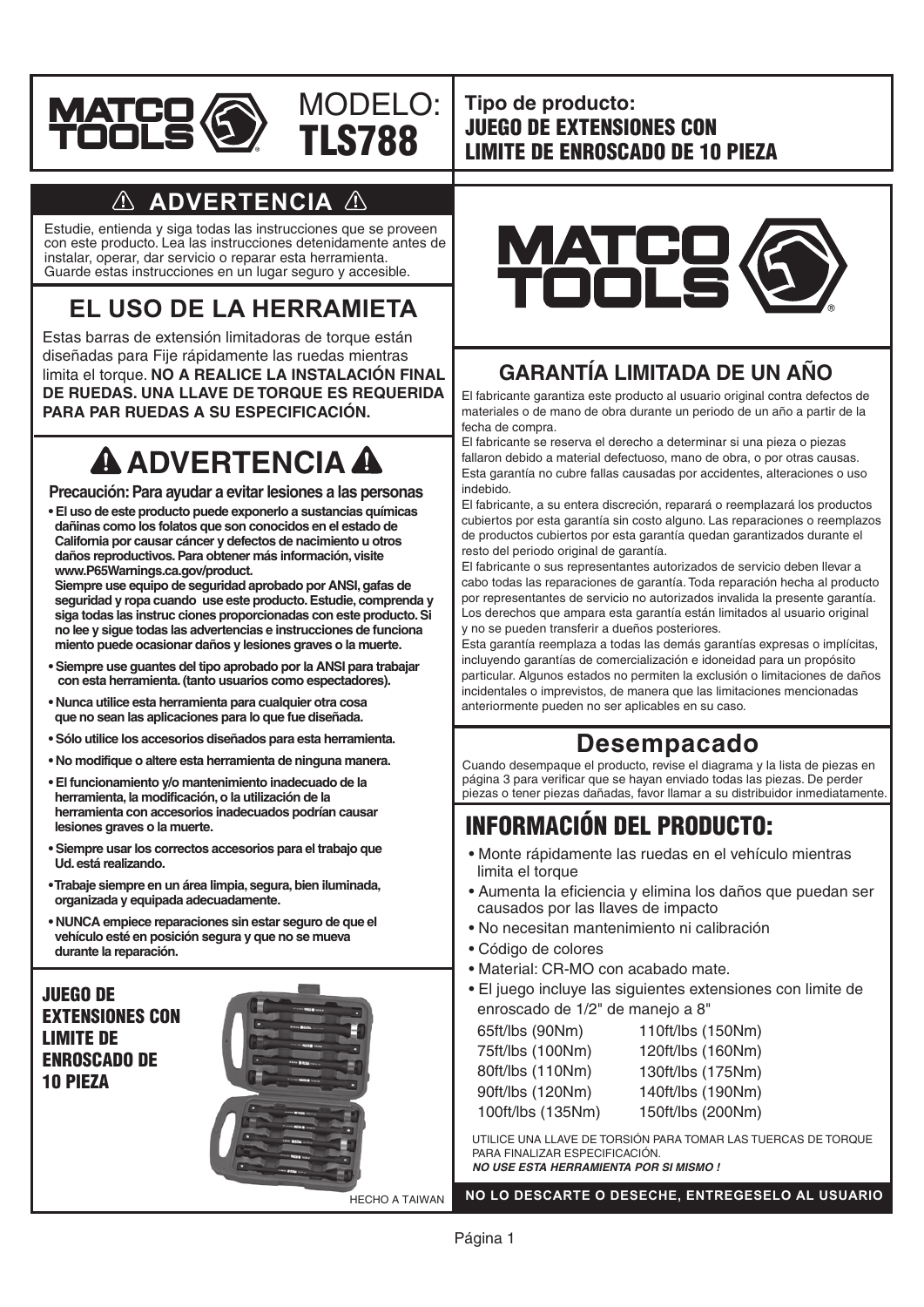

Product Type: 10 PIECE TORQUE LIMITING EXTENSION BAR SET

### **TLS788 TORQUE LEVELS WITH YOUR IMPACT**

TLS788

MODELO:

| <b>Explanation</b>                        | The TLS788 Torque Limiting Extension set is calibrated from the factory and therefore it is static. Because the torque level is<br>determined when machined it cannot change. Therefore the user must calibrate how they use and what they use with the<br>extensions as below to obtain the desired torque level.                                                                                                                                                                                                                                                                                                                                                                                                                                                                                                                                                                                                                                            |
|-------------------------------------------|---------------------------------------------------------------------------------------------------------------------------------------------------------------------------------------------------------------------------------------------------------------------------------------------------------------------------------------------------------------------------------------------------------------------------------------------------------------------------------------------------------------------------------------------------------------------------------------------------------------------------------------------------------------------------------------------------------------------------------------------------------------------------------------------------------------------------------------------------------------------------------------------------------------------------------------------------------------|
| Torque                                    | Use a torque wrench to torque a lug nut to the level you wish to limit torque to with the adapter. Mark with chalk or a paint pen on<br>the lug nut and the face of the hub or wheel at the same location. Remove the lug nut with a breaker bar. Select the TLS788<br>extension whose rating matches closest to the level you torqued the lug nut to. Install your impact socket and attach to your<br>impact gun.                                                                                                                                                                                                                                                                                                                                                                                                                                                                                                                                           |
| <b>Test</b>                               | Set your impact to the middle power level and impact the lug nut on with the torque limiting extension until it appears to stop<br>rotating (usually 1-3 seconds). Visually check if the marks on the lug nut and hub or wheel face align. If the mark is not rotated far<br>enough, remove the lug nut, increase the power level and perform the test again until the power level of your impact reliability hits<br>the mark you made. If the mark rotates too far do the opposite. Once determined, always use this air pressure and power setting.                                                                                                                                                                                                                                                                                                                                                                                                        |
| Adjust                                    | If in the less common instance that your impact gun at its lowest power setting is too high or at the highest power setting too low<br>and you are still unable to align your test marks closely enough and adjusting air pressure supply is not an option consider these<br>solutions.<br>A) Modify the mass of your extension. This can be done by choosing a different impact socket. For instance deep vs shallow.<br>More mass will increase the calibration torque level of the whole tool.<br>B) Use a different impact gun if available. Power level has some effect, but IPM (impact per minute) is the primary determinant<br>of how close the extension will perform to its stated value from the factory. An impact gun with a higher IPM will not allow a<br>torque limiting extension to rotate back and fight against the impact gun as successfully.<br>C) Ensure you are not over impacting the extension (i.e longer than around 3 seconds) |
| <b>Select</b>                             | Depending on the impact gun and/or socket you need to use to get the job done on a daily basis, if the torque range you<br>wish to hit is still not obtainable you may need to use a different torque extension from the set. For instance if through<br>testing you determine your 100ft/lb stick is always 10ft/lbs low with your set-up it would not be uncommon to need to use<br>the 110ft/lb extension from then on as long as the results are consistent. Consistent repeatable results are the intention of<br>the product in order to ensure it does not go over a certain value, not specific torque levels (which should be set with a<br>torque wrench).                                                                                                                                                                                                                                                                                          |
| Always<br>Finish W/<br>A Torque<br>Wrench | As mentioned above, this set is designed solely to LIMIT torque. It is not designed to hit a specific torque range of your<br>choosing, this task should always be done with a torque wrench. For example, if you're wishing to torque a vehicle's lug nuts<br>to 100ft/lbs, the 80 or 90ft/lbs extension might be a good choice to quickly install the wheels on the car and ensure in doing<br>so you will not exceed the recommended torque level. Then once the car is on the ground, torque the lug nuts to the final<br>100ft/lbs with a calibrated torque wrench.<br>Using this tool as the only method to fasten bolts and nuts with a required torque value is not recommended and the user<br>does so at their own risk.                                                                                                                                                                                                                            |